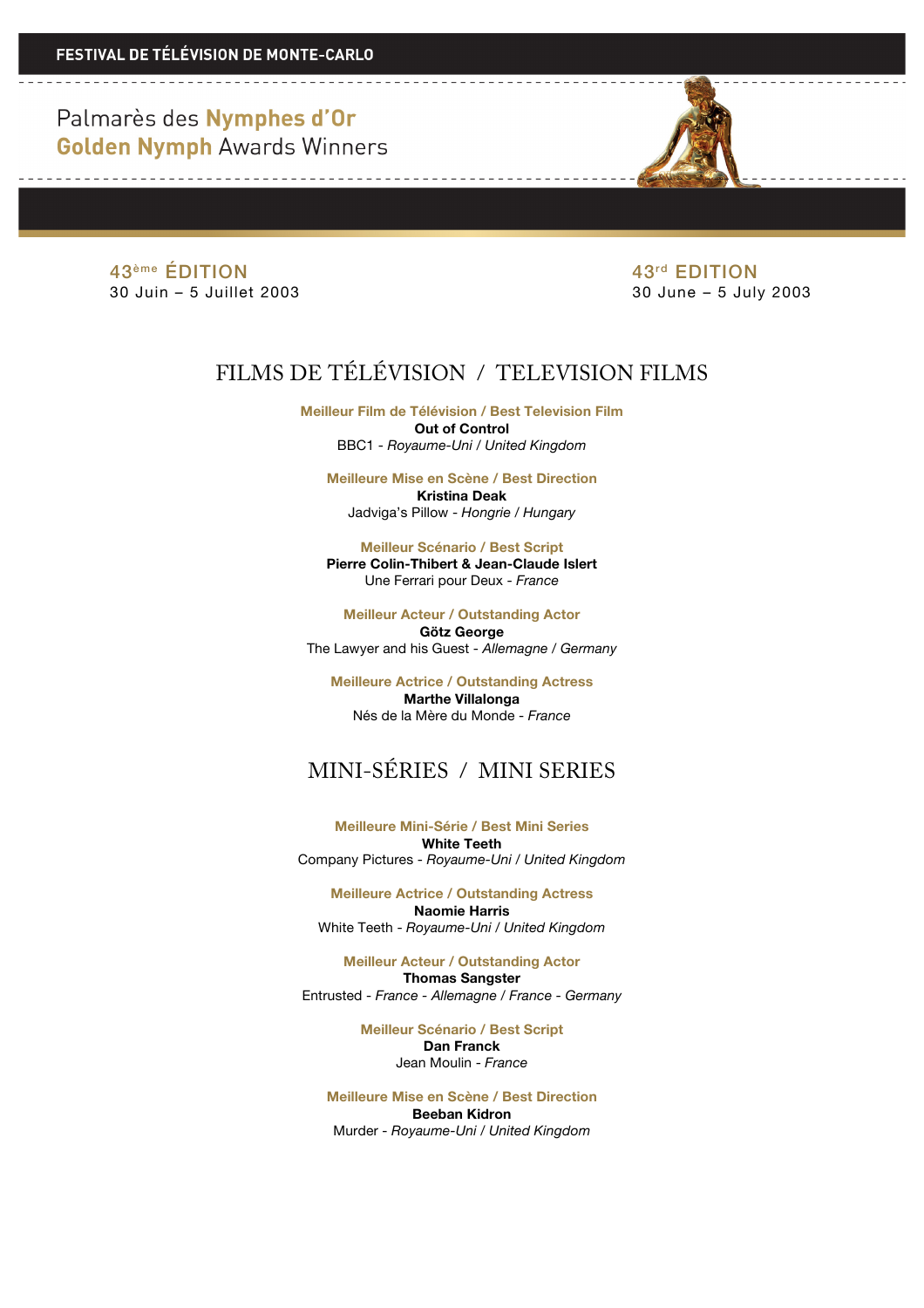Palmarès des Nymphes d'Or **Golden Nymph Awards Winners** 

<u> De la componenta de la componenta de la compo</u>

and the control of the control of the control of



## ACTUALITÉS / NEWS

**Meilleurs Documentaires d'Actualités / Best Current Affairs Programme**

**Hugo Chavez – Inside the Coup** ZDF - *Allemagne / Germany*

**Back to Bagdad** Danish Broadcasting Corporation - *Danemark / Denmark*

**Meilleurs Reportages d'Actualités / Best News Programme Guinea Refugees : Sex for Food** CNN - *Royaume-Uni / United Kingdom*

> **Iraq War** BBC1 - *Royaume-Uni / United Kingdom*

**Meilleur Programme d'Actualités 24 heures/24 / Best 24-Hour News programme**

**Iraq War** BBC News 24 - *Royaume-Uni / United Kingdom*

#### SÉRIES TV / TV SERIES COMÉDIE / COMEDY

**Meilleur Producteur International / Outstanding International Producer Larry David, Jeff Garlin, Robert B. Weide, Tim Gibbons** Curb your Enthusiasm

> **Meilleure Actrice / Outstanding Actress Marina Orsini**

**Meilleur Acteur / Outstanding Actor Larry David**

**Meilleur Producteur Européen / Outstanding European Producer Mark Bussel, Justin Sbresni** Barbara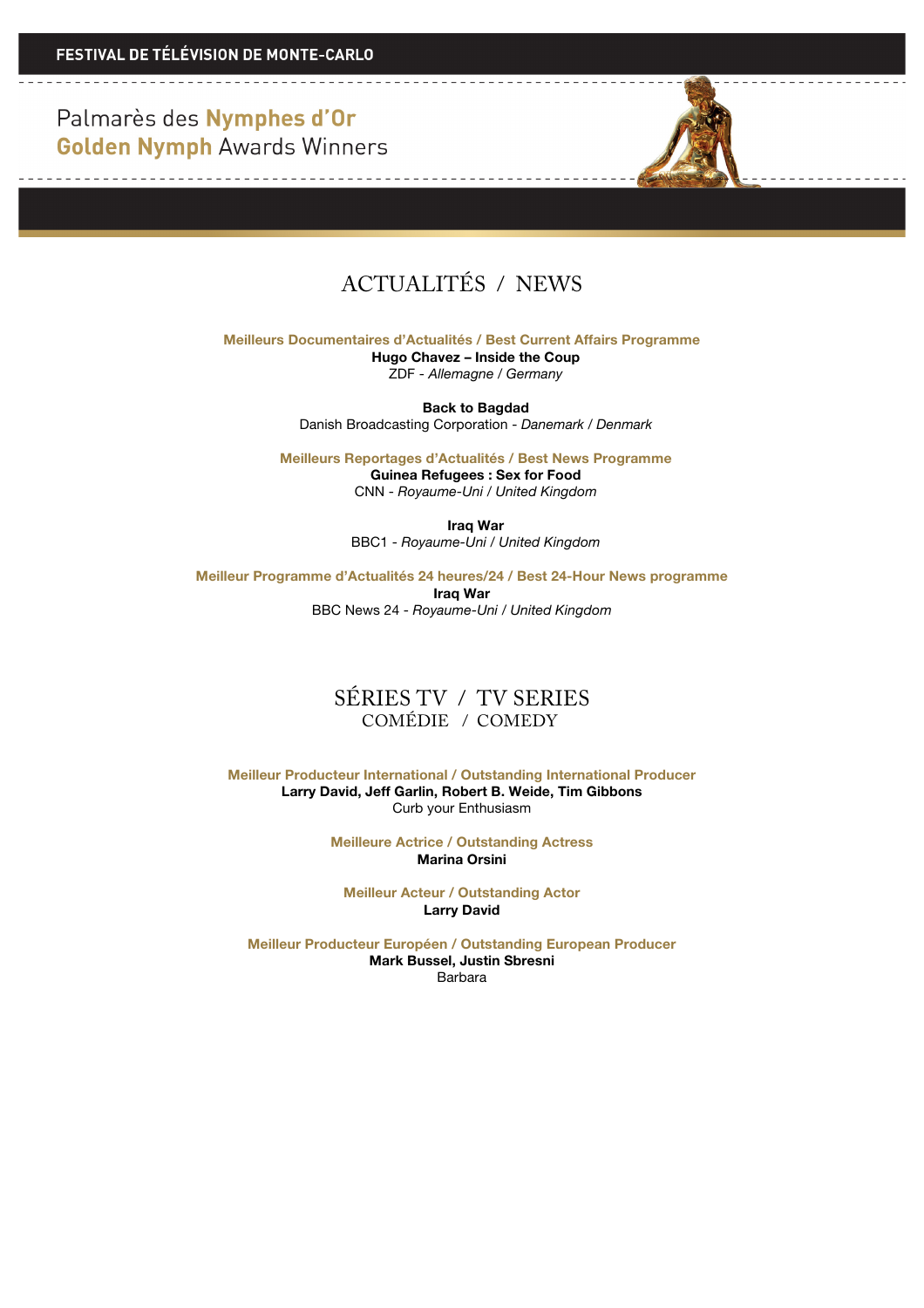**FESTIVAL DE TÉLÉVISION DE MONTE-CARLO** 

Palmarès des Nymphes d'Or **Golden Nymph Awards Winners** 

-----------------------------------



**Meilleur Producteur International / Outstanding International Producer Brian Grazer, Tony Krantz, Howard Gordon, Robert Cochran, Joel Surnow, Sirius Yavneh** 24 - *Etats-Unis d'Amérique / USA*

> **Meilleure Actrice / Outstanding Actress Allison Janney**

**Meilleur Acteur / Outstanding Actor Kiefer Sutherland**

**Meilleur Producteur Européen / Outstanding European Producer Marc Conrad, Friedrich Wildfeuer** Abschnitt 40

### 4e PRIX DU PRODUCTEUR DE TÉLÉVISION EUROPÉEN 4th EUROPEAN TELEVISION PRODUCER AWARD

**Sally Head Production** - *Royaume-Uni / United Kingdom*

#### FORMATS

**Prix du Format International de l'Année / The International Format of the Year Award Big Brother** Endemol International - Pays-Bas / *The Netherlands*

> **Mention Spéciale / Special Mention Who Wants to Be a Millionaire ?** Celador - Royaume-Uni / *United Kingdom*

**Grand Prix du Format / The International Format Masterpiece Award**

**The Price is Right** FremantleMedia